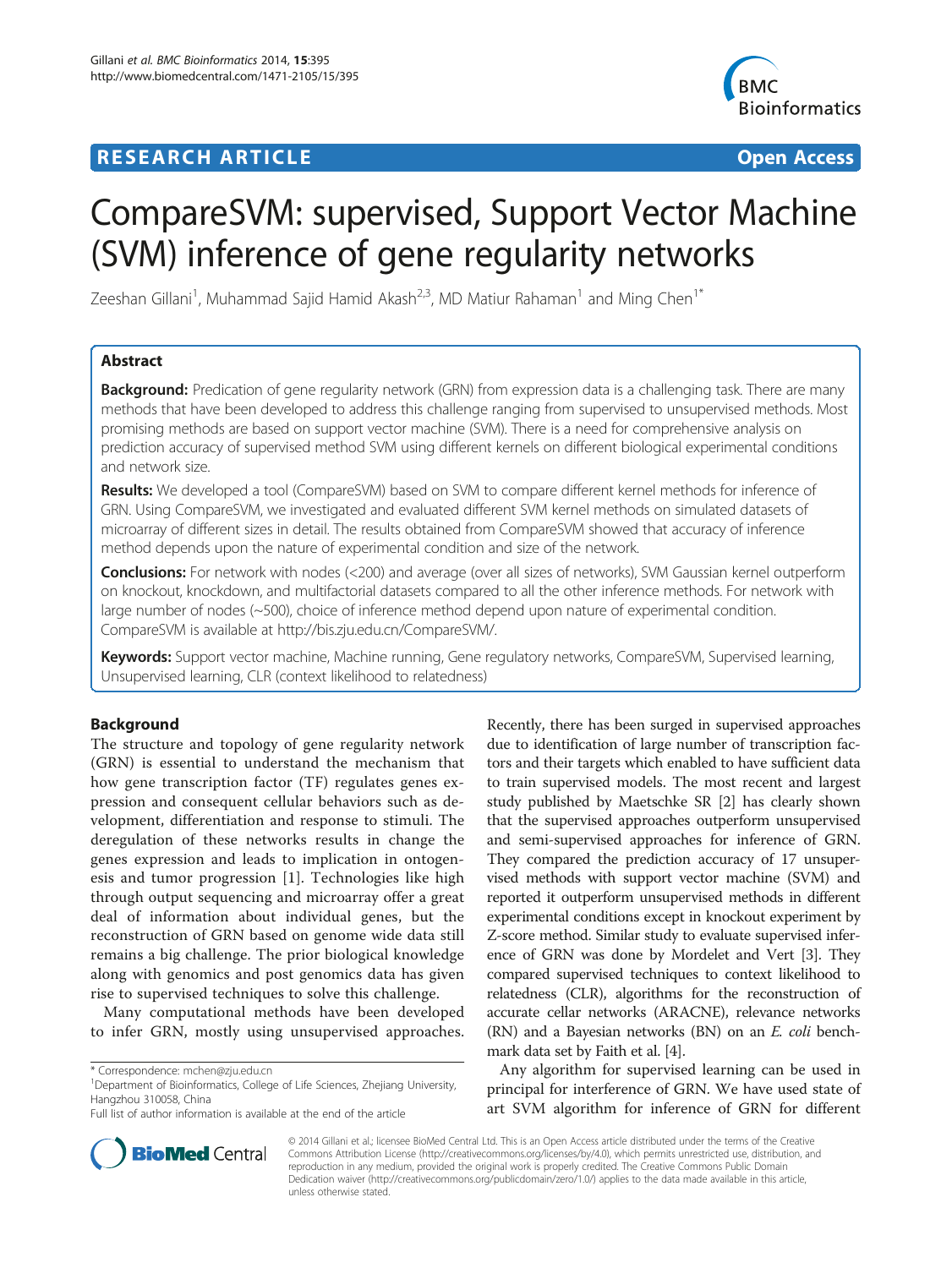biological conditions and network size. Ben-Hur and Noble [\[5](#page-6-0)] provided a very simple method where a local model is used to estimate the prediction of interacting partners of each protein in the network. This in turn is used for all local models and then combine together to predict edges throughout the network. We used this concept to estimate local model for each TF based on their expression profiles and the genes regulated by TF from other genes. All models were than combined to rank candidate regulatory relationship between TF's and all genes in the genome [[3\]](#page-6-0).

In this article, we investigated and compared prediction accuracy of SVM using 4 widely used kernel functions on wide range of networks and experimental data types (multifactorial, knockout, knockdown and all) with comparison to unsupervised methods. The aim of our study was to identify a suitable algorithm for inference of GRN with respect to each experimental condition and network size. We have also developed a simple tool and given the name "CompareSVM" (Supervised inference of Regularity Networks and comparison) for inference and comparison of GRNs (see Additional file [1](#page-6-0) to install software and Additional file [2](#page-6-0) for instructions how to install and run the software). Although many supervised algorithms have been developed, but we used SVM as it has been successfully applied to inference of GRN. CompareSVM unlike unsupervised techniques requires a list of known regulation relationship between TF and target genes in addition to gene expression data. This is standard method in the field of machine learning for supervised techniques, the known/prior knowledge is used to train a classifier to be able to predict the unseen data. This limitation is of not much concern due to huge surge in the regulation databases for many species and specially availability of well documented model species.

GeneNetWeaver is an open source tool for in silico benchmark generation and profiling of network inference. It uses in vivo microarray compendia along with synthetic data to access the performance of network inference methods. It enables us to simulate and generate dataset for gene knockdown, knockout and multifactorial microarray expression profiles for *E. coli*. Knockdown experiment refers to the technique in which expression of one or more genes is reduced. Knockout experiment is a genetic technique in which one of the gene expression is completely made inactive and multifactorial experiment refers to the technique where small number of genes expression values are perturbed by a small random number.

We have tested CompareSVM on E. coli data extracted by GeneNetWeaver of different nodes (number of genes) ranging from 10 to 500 (see Additional files [3](#page-6-0) and [4](#page-6-0)). Our aim was to identify which inference method worked better for a given experimental condition profiles.

We also investigated the accuracy of this method as the size of the network is increased for a certain biological condition profiles. We have identified that for small networks of all biological condition, SVM (Linear, Gaussian, Polynomial) outperform unsupervised inference methods, whereas, for large network SVM ( Linear, Gaussian, Polynomial) also perform better with the expectation of multifactorial experimental condition.

# **Methods**

#### Supervised methods SVM

We used SVM, as it has been successfully applied to infer GRN [[3\]](#page-6-0). We have used SVM library LIBSVM developed by Chih-Chung [\[6](#page-6-0)] for implementation of CompareSVM. The essence of SVM is a kernel function  $K$  $(x_i, x)$  between any two genes x and  $xi$ , that is the measure of similarity between two genes. In case of GRN, it is measured in terms of expression profiles. Given a set of *m* genes  $x1...$   $xm$ , SVM estimates a scoring function for any new gene  $x$  of the form using following equation;

$$
f(x) = \sum_{i=1}^{m} \alpha i K(xi, x) + C \tag{1}
$$

Where, "αi" are the weights in the expression to be optimized by the SVM by maximizing the large positive scores for genes in a positive class  $(+1)$  and large negative scores for genes in negative class (−1) in the training set. "C" is so called complexity parameter that needs to be optimized for predication performance, it also controls possible over fitting of the training set. Once the optimal values of alpha and C are found, genes in the test set can be classified by fitness function  $f(x)$  either to +1 or −1 class as shown in Figure [1.](#page-2-0)

The kernel  $K(x_i, x)$  is used by SVM to build scoring function. In our experiments, we want to infer regulation of gene from gene expression profiles of three different biological conditions. Therefore, we represented each collection of gene expression data as a vector. We planned to evaluate the following four kernel functions on four different biological conditions and networks of different size.

## a) Linear kernel

Linear kernel is simplest kernel function of SVM. It is given by the inner product  $\langle x, y \rangle$  with addition to C constant. Linear kernel is also term as no-linear kernel. Scoring function of the linear is as follow:

$$
k(x, y) = (xTy + c)
$$
 (2)

## b) Polynomial kernel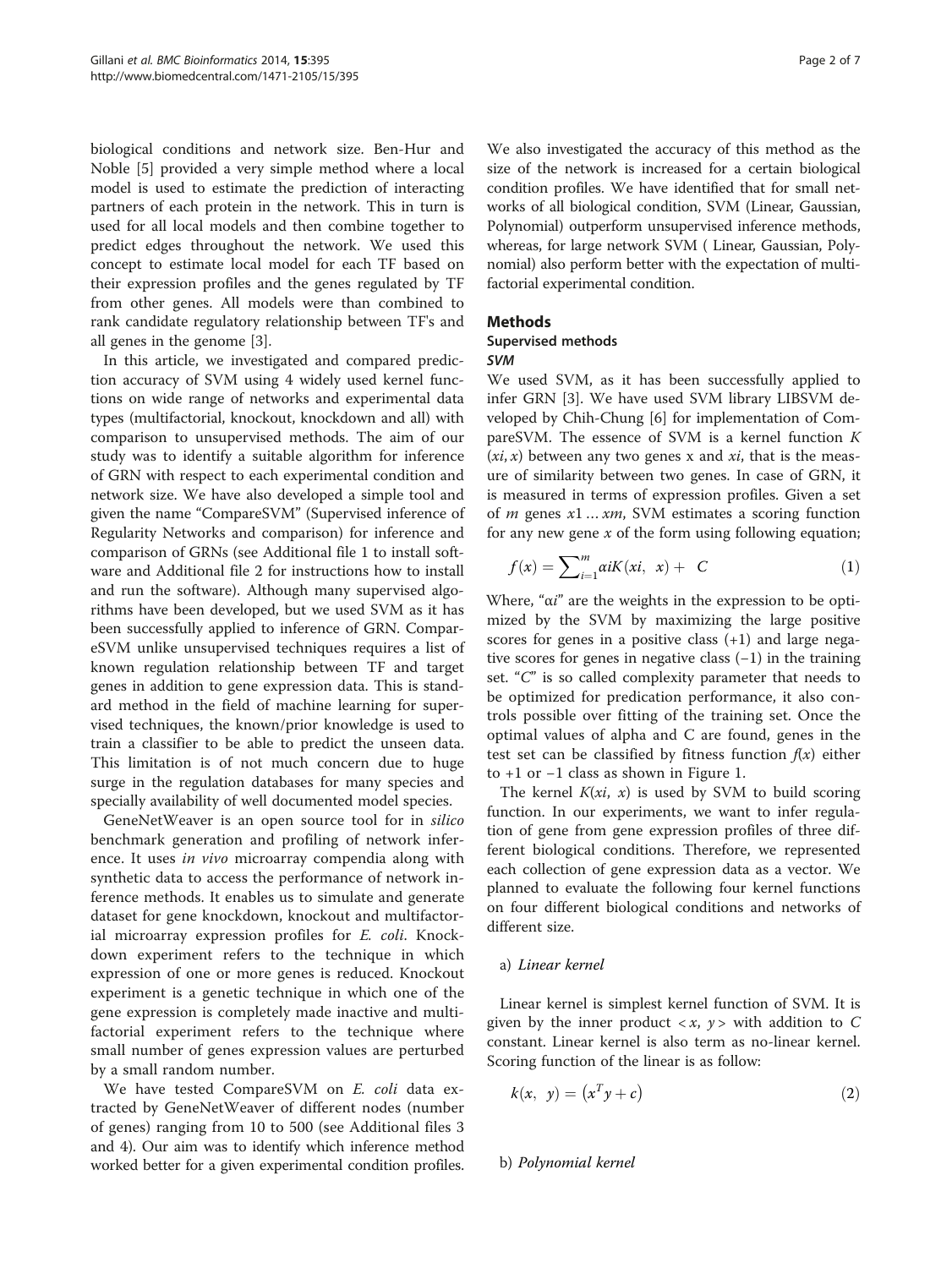<span id="page-2-0"></span>

Polynomial kernel is nonlinear kernel and has been studied for problem where all the training set is normalized. This makes it ideal for microarray as data is normalized by different normalization techniques before generating expression matrix. Polynomial kernel has two additional parameters, d denote the degree of freedom (also known as order of polynomial) and slope of alpha. Scoring function of polynomial kernel is as follow:

$$
k(x, y) = (axTy + c)d
$$
 (3)

#### c) Gaussian Kernel

Gaussian kernel is a radial basis kernel function. It has additional parameter sigma. If overestimated, it will behave almost linear and will lose it non-linearly feature. If underestimated, the kernel will lack regularization and will be highly sensitive to the noise in training set. Scoring function of the Gaussian kernel is as follow:

$$
k(x, y) = \exp(-y||x-y||^2)
$$
 (4)

#### d) Sigmoid Kernel

Sigmoid kernel is also known as hyperbolic tangent (sigmoid) kernel and multilayer perception (MLP) kernel. The origin of this kernel is from theory of neural networks and has been found to be performed well in practice as well. There are two adjustable parameters of sigmoid kernel, slope of alpha and the intercept parameter C. Scoring function of sigmoid kernel is as follow:

$$
k(x, y) = \tanh(\alpha x^T y + c)
$$
\n(5)

#### Unsupervised methods

The CLR algorithm is an extension of relevance network [[7\]](#page-6-0), which predicts regulations between TF and genes by detecting mutual information. CLR was used by Faith [\[8](#page-6-0)] for gene network construction from compendium of gene expression data of E. coli. CLR uses an adaptive background correction to the estimation of mutual information. Than for each gene, a score is computed for statistical likelihood of mutual information. Then, for each pair of TF-target gene, the mutual information score is compared to the context likelihood of both the TF and the target gene, and turned into a z-score. TF-gene interaction is then ranked by decreasing order [[3\]](#page-6-0). We have used Pearson and Spearman estimation for calculating prediction accuracies for CLR using minet [[9\]](#page-6-0) package of R (see Additional file [5](#page-6-0)).

#### CompareSVM

CompareSVM is implemented in MATLAB, a typical workflow contain 3 sections including optimization, comparison and prediction as shown in Figure [2.](#page-3-0) Firstly, these parameters are optimized for a given kernel using Grid search in CompareSVM optimization as shown in Figure [2](#page-3-0)a. For each kernel, two parameters are optimized with the exception of linear kernel, which only require 1 parameter for model optimization. This in turn can be repeated for all kernels. Once parameters are optimized, CompareSVM comparison can generate AUC for each kernel as shown in Figure [2](#page-3-0)b. The kernel with higher accuracy and its optimized parameters can be used in CompareSVM prediction to identify new targets of TF (Figure [3\)](#page-4-0). If the optimized parameters are already known, the CompareSVM prediction can be used directly.

CompareSVM is a SVM tool to infer new regulation between list of TF and all genes in the organism. It requires two types of inputs. Firstly the list of genes and their expression values for a given experimental condition, which in our case was a vector of expression values in a compendium of expression profiles for a certain experimental conditions. Secondly, the list of known regulation relationship between known TF, the list of genes regulated and not regulated by these TF. These lists can be constructed from publically available databases of experimentally characterized regulation like RegulationDB [[10\]](#page-6-0). Although, negative examples of these TF are not well documented in databases.

Once the lists have been prepared, CompareSVM splits the problem in many sub-problems; each sub-problem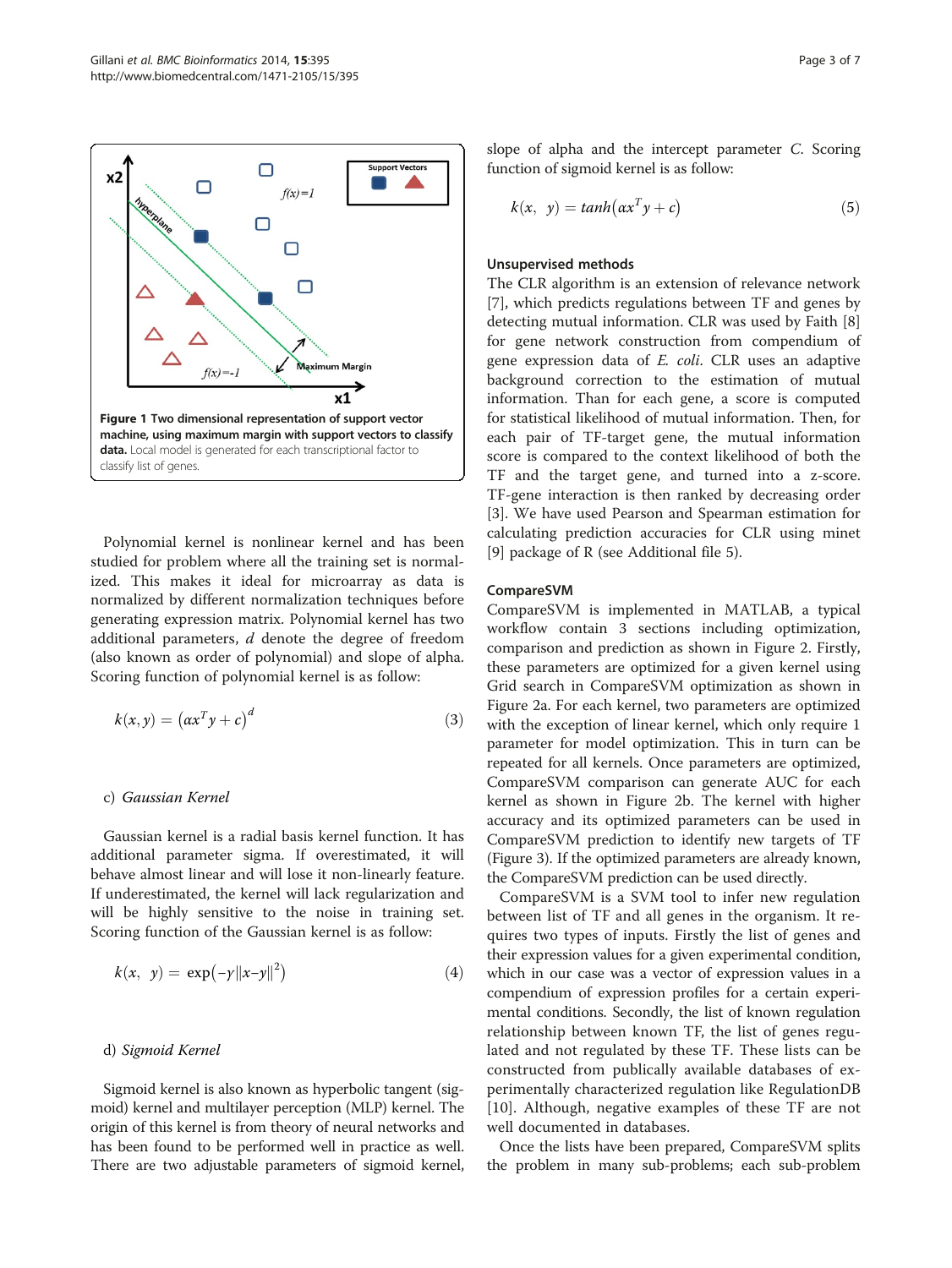<span id="page-3-0"></span>

was associated with TF in a list of known TF. For each TF, we trained a binary classifier to differentiate genes known to be regulated and the list of genes not known to be regulated by the TF, based on the genes expression profiles. The concept was to measure the expression level of TF and its target genes using same assumption used by many unsupervised algorithms for GRN. If two genes were regulated by the same TF then they were likely to had exhibit same expression patterns. Once the classifier had been trained for the TF on training data, the list of new genes can be assigned to given TF if their score meets the threshold. Local models were generated for each TF and new genes were assigned to them using threshold. The final step was to combine the score of all local models to rank the candidate TF-gene interaction list. A similar approach was used by Bleakley [\[2](#page-6-0)] and SIRENE [\[3](#page-6-0)]. This process was repeated for four different types of kernels to give comparative results.

#### Evaluation

We performed evaluation on simulated, steady-state expression data, generated from sub network from E. coli network, in order to check the accuracy of an algorithm against true known network [\[11\]](#page-6-0). We used GeneNetWeaver [\[12](#page-6-0)] to extract and simulate the gene expression data. GeneNetWeaver provides methods for both in silico benchmark generation and performance profiling of network inference algorithms. GeneNetWeaver extracts sub networks from the list of known interaction networks such as E.coli and S.cerevisiae. It emulates transcription and translation using set of ordinary differential equations to generate expression data for knockout, knockdown, dual knockout and multifactor experiments.

The expression value of a given gene is set to zero in simulation of knockout experiment, whereas in knockdown experiment, the expression value is halved. In case of multi-factorial experiments, the expression values of small number of genes are perturbed by a small random number. We only provided expression data and did not provide metadata information to algorithm like in DREAM challenge. Unsupervised methods are only provided with expression data, whereas for supervised methods, interaction data is provided in addition to expression profiles. Unsupervised methods were used with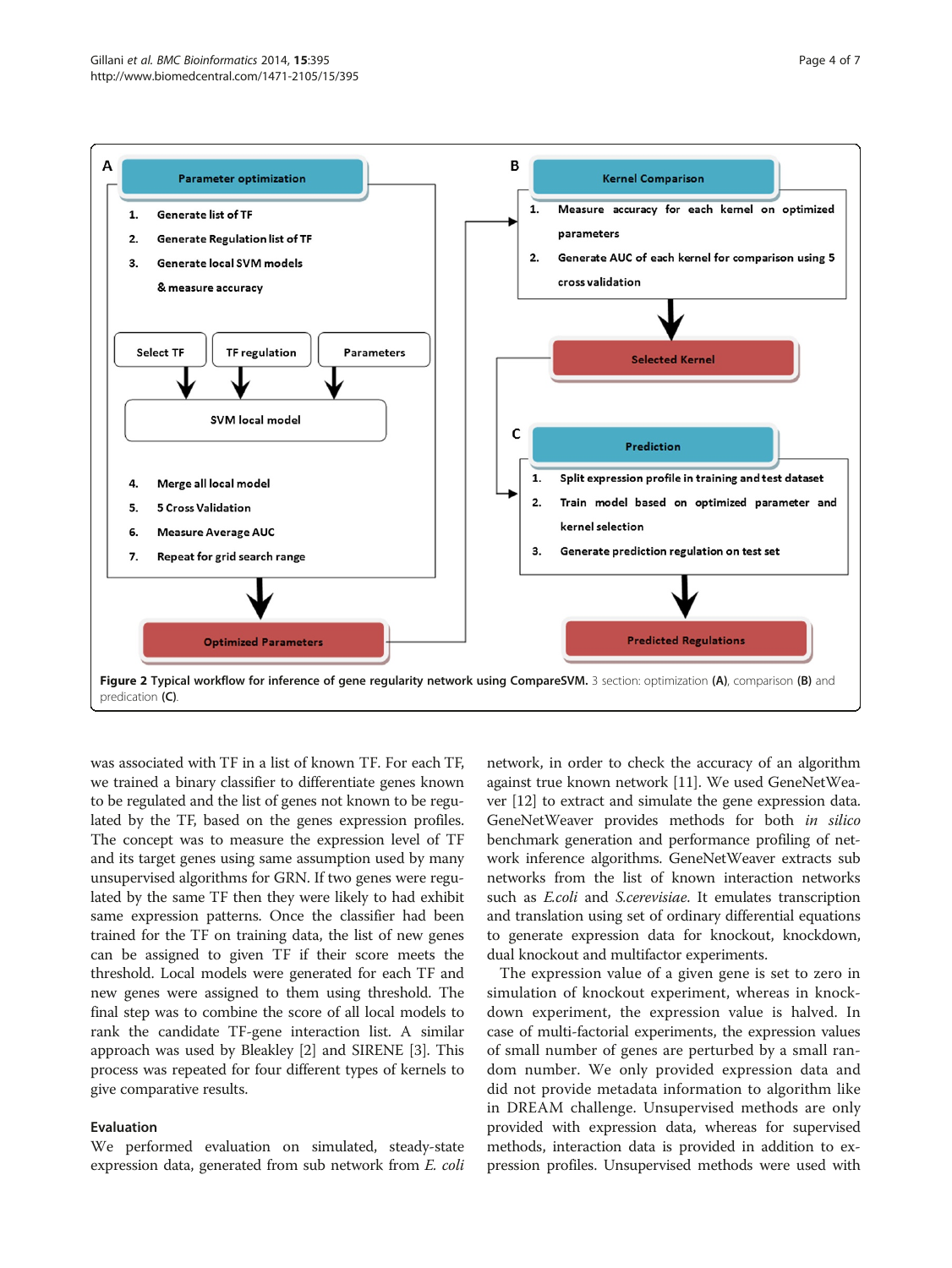<span id="page-4-0"></span>

their default parameters and for supervised methods five cross validation was applied and parameters were optimized on training data only.

#### Results

We evaluated the prediction accuracy of unsupervised method (CLR) using estimation (Pearson, Spearman) with comparison to supervised approaches (SVM using four different kernels that have been mentioned in the methods section) using microarray simulated data. The prediction accuracy was measured by the area under the Receiver Operator Characteristics curve (AUC) for prediction methods (supervised and unsupervised) using three different experimental conditions (knockout, knockdown

and multifactorial) and also average of three experimental conditions (all). Networks of node size 10, 30, 50, 100, 150, 200 and 500 were extracted from E. coli and expressed data were simulated by GeneNetWeaver. Gene-NetWeaver generated number of nodes equal to number of experiments. 10 networks were simulated and generated by GeneNetWeaver for a given size of network and experimental condition, therefore each evaluation was tested ten times. The large standard deviation was observed in predication accuracy of all methods and experimental conditions. For small network, the accuracy varies from random networks to close perfect prediction.

In unsupervised method CLR, the correlation method (Spearman, Kendall) performed poorly for knockdown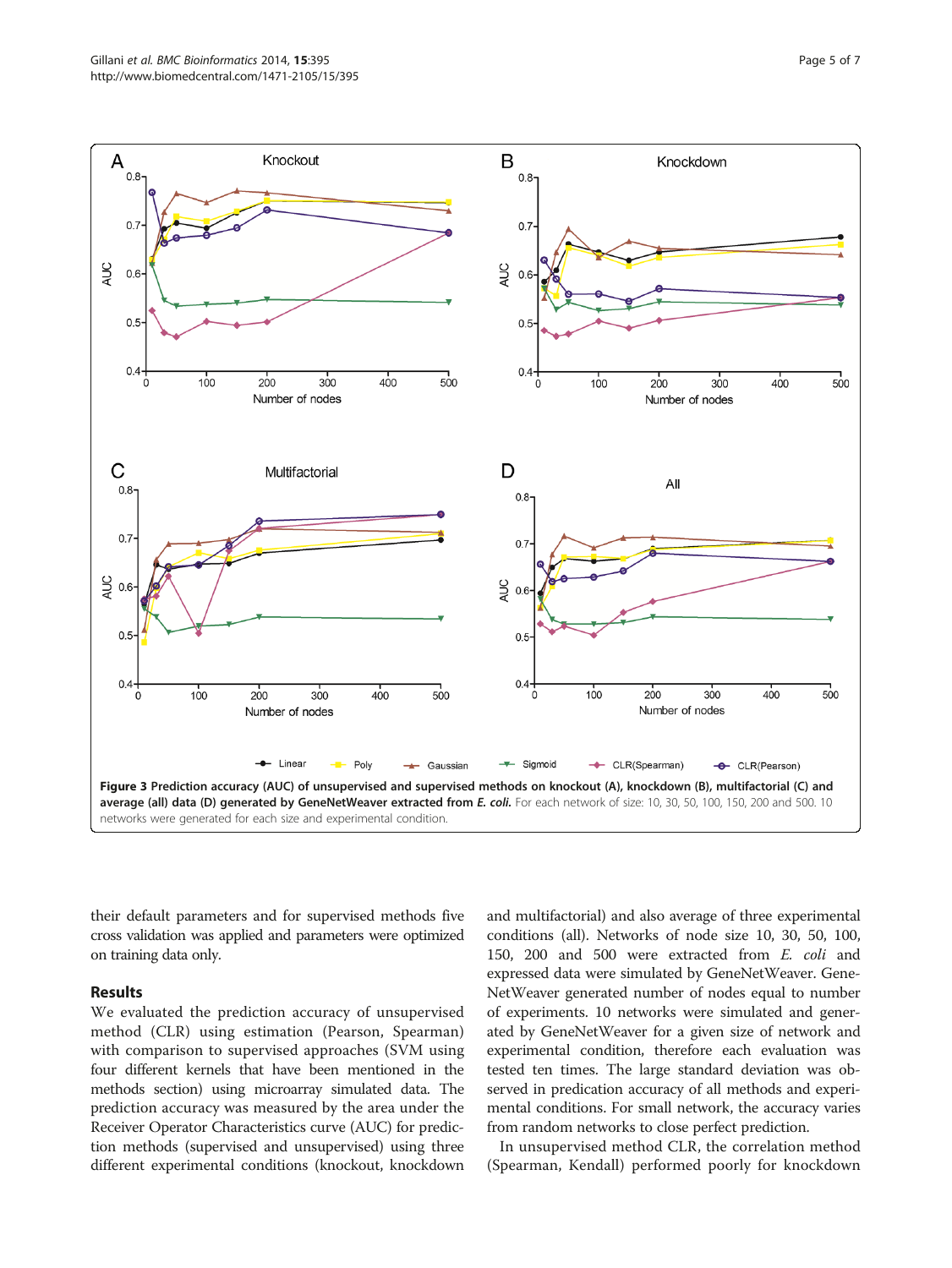experimental condition. In knockout experimental condition, same pattern was observed, but as the network size approached to 500, the predication accuracy approached to 70% as shown in Figure [3](#page-4-0). In multifactor experimental condition, it performed exceptionally well and slightly better than supervised methods. But its prediction performance was not suited for network with small number of nodes even in multifactorial experimental condition as shown in Figure [3.](#page-4-0)

CLR, the correlation method Pearson has more dramatic impact on prediction accuracy on knockout experimental condition compared to Spearman as changes in the expression values are not monotonically distributed, but both performed poorly on the knockdown experimental condition with comparison to SVM. Pearson performed very well as the size of network increased as well as on the network with few nodes compared to Spearman correlation method. Although, supervised methods had higher prediction accuracy for small network, but as the size of network increased in multi-factorial experimental condition, the CLR (Pearson, spearman) performed better as shown in Figure [3](#page-4-0).

In SVM, the three (linear, Gaussian and poly) out of four kernel methods outperformed the unsupervised methods with the exception of multifactorial experimental condition. Although, for network size up to 200 nodes, performance was better than unsupervised methods in multifactorial condition as well. In all experimental conditions, the Gaussian kernel was most consistent and had least standard derivation. Polynomial kernel achieved highest accuracy in knockout experiments as network size approached to 500 nodes and in knockdown experimental condition, linear kernel marginally better than polynomial kernel in prediction accuracy for large networks as shown in Figure [3](#page-4-0). In multifactorial condition, these three kernels (linear, Gaussian and poly) performed well for networks of small size up to 200 nodes and slightly underperformed as network size approached 500 with compared to unsupervised methods. Sigmoid kernel had poor performance in all experimental conditions and its performance was not better than random guess.

Gaussian kernel possibly is the best option for prediction of GRN from microarray data as it has high accuracy and less standard derivation on small datasets compared to all other inference methods. It also has overall best performance for all biological conditions (Figure 4).

Linear kernel is a fast and does not require any additional parameter to optimize the prediction with contract to all other kernel methods. Even with its simplicity compare to other complex kernels, it still performs almost same as other complex kernel methods and ranked  $2<sup>nd</sup>$  in overall prediction accuracy. It slightly outperformed the



Gaussian kernel as the size of node reaches 500 in three biological experimental conditions.

Our analysis indicates that suitability of a method for predication of GRN depends on biological condition and size of network. For small networks  $( $200$ ), all bio$ logical conditions can be inferred by Gaussian kernel with high prediction accuracy (Figure 4). As the size of network approaches to 500, the CLR (Pearson, Spearman) outperforms the all other methods in multifactorial condition, but SVM (poly nominal kernel) is best suited for knockout data and SVM (linear kernel) for knockdown. Gaussian overall performed better in all experimental conditions and sizes of the network as shown in Figure 4.

#### **Discussion**

We have developed a tool based on SVM to infer GRN, and used it to compare four widely used kernels to evaluate prediction accuracy on three biological conditions and combination of all. Our results are in agreement with already published report [[2\]](#page-6-0), but as the size of nodes exceeds 200, the unsupervised method (CLR) slightly outperforms the supervised method (SVM) in multifactorial experimental condition. We have also observed that the large number of repeats is required on network of different sizes to accurately estimate the prediction accuracy of these methods.

The most important observation from this evaluation is that there is no one universal method suitable for inference of GRN for all biological conditions. The suitability of inference method depends up size and type of expression profiles of microarray data. On average, the unsupervised methods achieve low accuracy with exception of multifactorial dataset. Although, Pearson correlation is